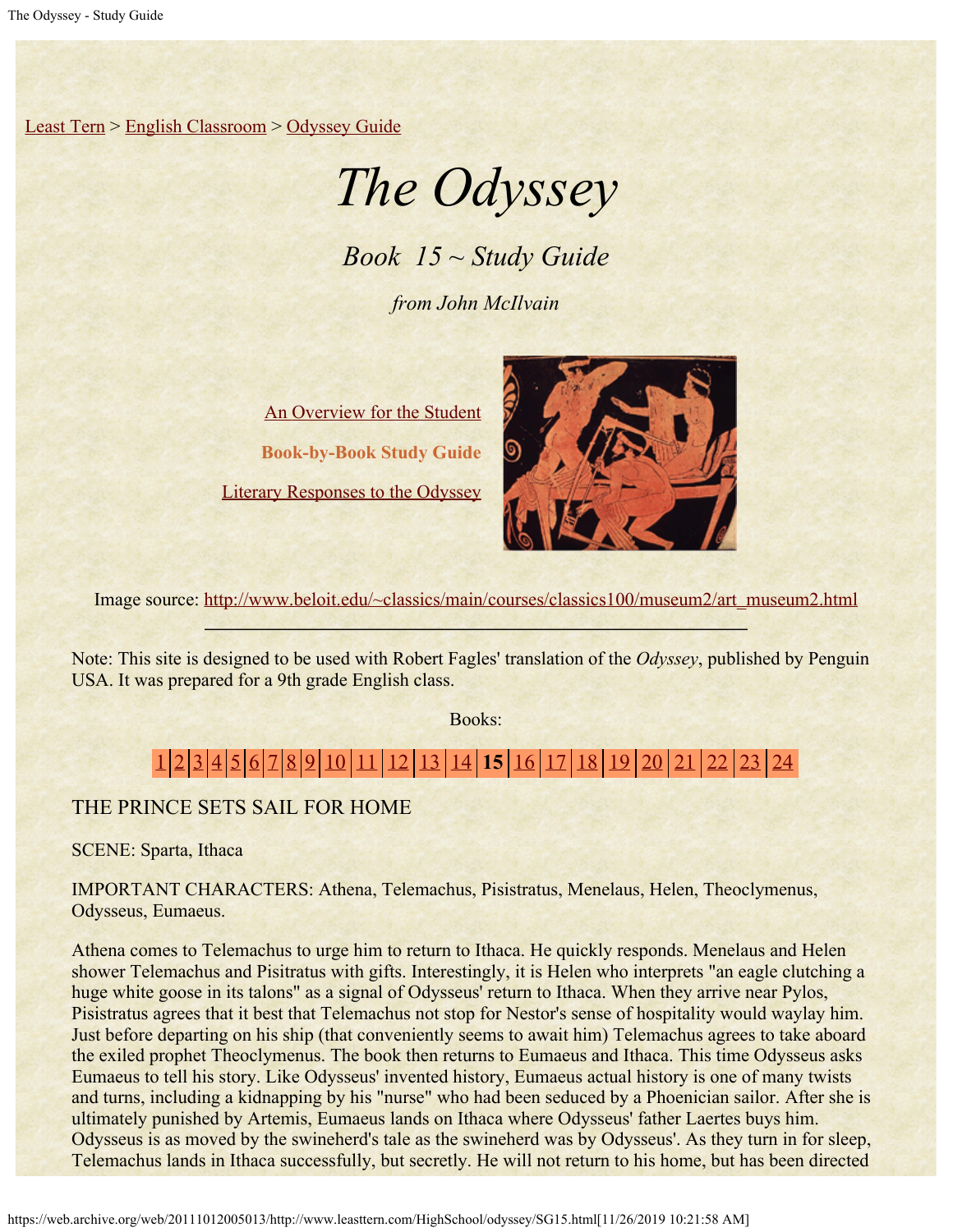be Athena to go to the swineherd's farm.

### PAY ATTENTION TO:

- return (of Telemachus),
- exile (note: all of the mortals listed above as an "important character" except for Pisistratus have experienced or are experiencing some form of exile);
- hospitality (of Menelaus, Nestor, the swineherd);
- bird signs from above; the new sophistication of Telemachus and Pisistratus;
- Odysseus' continued testing of Eumaeus;
- Eumaeus' story of his "Phoenician nurse."

#### QUESTIONS:

- 1. Why is Telemachus awake when Athena comes upon him?
- 2. How does the beginning of this book compare to the ending of Book 14?
- 3. How does Telemachus' departure from Sparta parallel Odysseus' departure from Phaecia?
- 4. Who gives going away presents to Telemachus? What does this signify?
- 5. What is the portent which precedes Telemachus' departure?
- 6. Who is unsure of how to interpret it? Who knows how to interpret it? How does the portent resemble the earlier portent in Book 2 that is interpreted by Halitherses?
- 7. Why does Telemachus not want to revisit Nestor? How does Pisistratus react to this?
- 8. Who is Theoclymenus? What portent does he interpret?
- 9. How does Odysseus test Eumaeus?
- 10. What aspect of Eumaeus' story causes Odysseus to say, "You've moved my heart deeply."
- 11. How does Telemachus distinguish Eurymachus among the suitors? Who suggested he do this?

### QUOTATIONS TO REMEMBER:

"I'd find fault with another host, I'm sure, (74) too warm to his guests, too pressing or too cold.

| Balance is best in all things "(Pisistratus) With that man's (Nestor's) overbearing spirit<br>he'll never let you go,<br>he'll come down here and summon you himself "                                                                                        |       | (234) |
|---------------------------------------------------------------------------------------------------------------------------------------------------------------------------------------------------------------------------------------------------------------|-------|-------|
| "Just like you, I have left my land -<br>I because I killed a man of my own tribe<br>I am a fugitive now "                                                                                                                                                    | (303) |       |
| "They're a far cry from you,<br>the men who do their bidding. Young bucks<br>all rigged out in their fine robes and shirts,<br>hair sleeked down with oil, faces always beaming,<br>the ones who slave for them No, stay here.<br>No one finds you a burden." | (367) |       |

| (Eumaeus) "Hunger never attacks that land (Syrie), no sickness either, | (457) |
|------------------------------------------------------------------------|-------|
| that always stalks the lives of us poor men.                           |       |
| No, as each generation grows old on the island,                        |       |
| down Apollo come with his silver bow, and Artemis                      |       |
| and shoot them all to death with gentle arrows."                       |       |

(Eumaeus) " . . . . a long, deep embrace, (472)